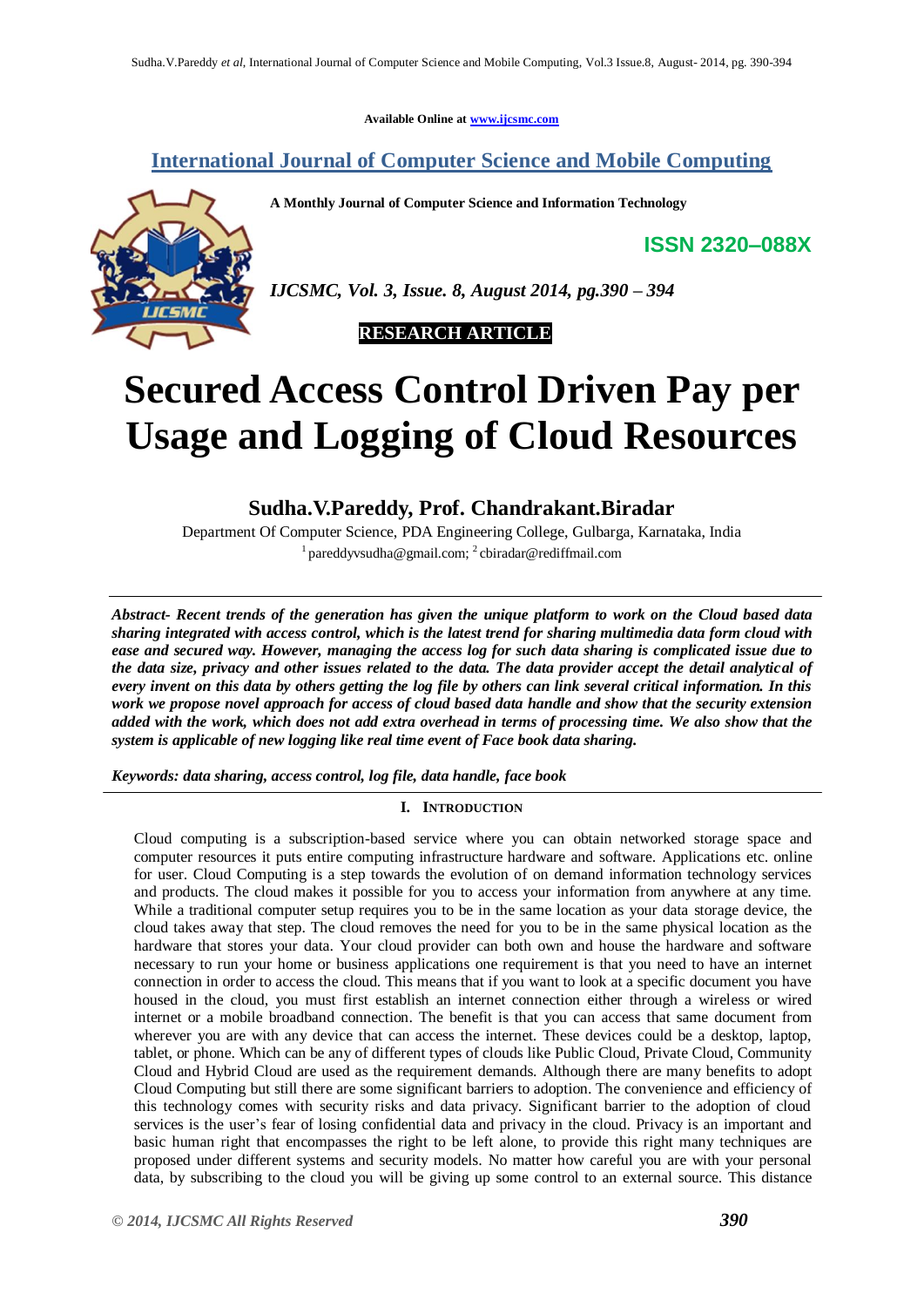between you and the physical location of your data creates a barrier. It may also create more space for a third party to access your information although most cloud providers will have a great deal of knowledge on how to keep your data safe. A provider likely has more resources and expertise than the average user to secure the data.

### **II. RELATED WORK**

In this section review related works addressing security in cloud. Security issue is very important in cloud there are many techniques available so here is review of all these.

"Secure cloud storage based on cryptographic techniques "Infrastructure as a service (Iasi) is a model of networked online storage where data is stored in virtualized pools of storage. As fast development and application of cloud and it expose secure cloud storage in which cryptographic techniques have been used to their designs and indicate what type of cryptographic techniques is mainly adopted in existing cloud storages and what role the cryptographic techniques play [1]

"Ensuring Data Storage Security in Cloud Computing "Cloud computing is the next generation architecture of IIT Enterprise. Cloud computing moves the application software and databases to the large data centers, where the management of the data and services may not be fully trustworthy. This unique attribute, however, poses many new security challenges which have not been well understood. [2]

#### **III.EXISTING SYSTEM**

Most of Existing systems adopt the Conventional access control approach, for closed domains such as databases and operating systems, or approaches using a centralized server in distributed environments, are not suitable, due to the two following reasons.

First, data handling can be outsourced by the direct cloud service provider (CSP) to other entities in the cloud and theses entities can also delegate the tasks to others, and so on. Second, entities are allowed to join and leave the cloud in a flexible manner.

As a result, data handling in the cloud goes through a complex and dynamic hierarchical service chain which does not exist in conventional environments.

Drawbacks from existing systems are:

1. The conventional access control approach must require any dedicated authentication and storage system.

2. The user cannot have the information regarding usage or access of data by other users.

3. Requires third-party services to complete the monitoring and focuses on lower level monitoring of System resources

#### **IV.PROPOSED SYSTEM**

To overcome the issues n the existing system we propose the hybrid approach for data access and manage in the cloud where the data is secured using administrating access control, through the user name and password because SQL query does not support querying on encrypted data. In the proposed system the special enquire access log in generated for the events and encrypted barring the user ID field which retail the entity model. Hence log can be easily kept as encrypted data and can be decrypted as and when required.

Hence the system will be under the administrative supervision and log files will help for the time based inspection for system Audit.

Proposed system provides higher security because Images are stored as strings and one of the main advantages is Security and System provide logging hence unauthorized user cannot access the log and Some of the applications of proposed system are Public image sharing, Profit based resource sharing of a cloud and Secured data storage over the cloud session based data management of the cloud.

Figure (1) show the proposed system design for Secured Access Control driven Pay per Usage and Logging of Cloud Resources.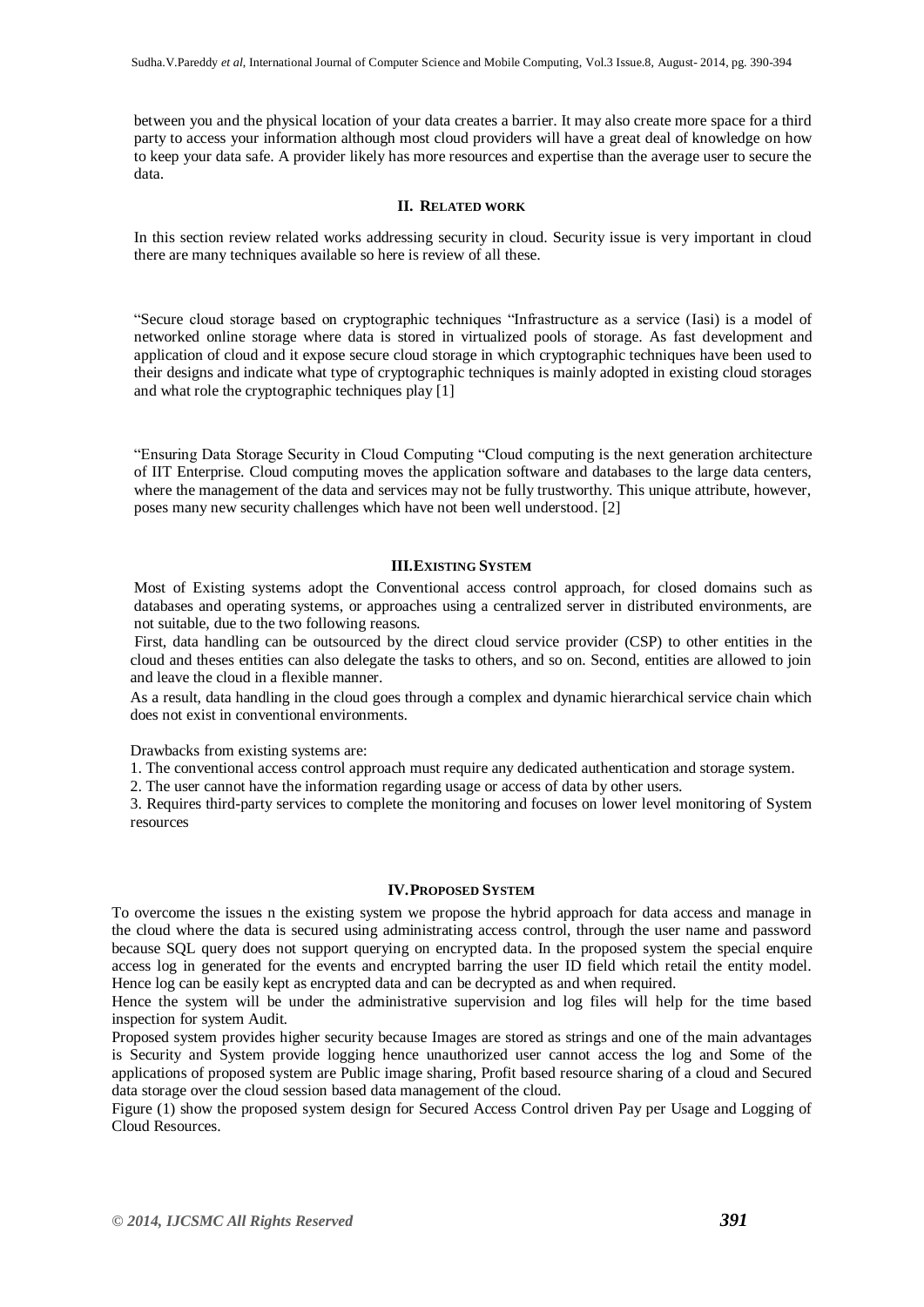

Fig 1: Secured Access Control driven Pay per Usage and Logging of Cloud Resources.

# **V. RESULTS AND ANALYSIS**

The following section describes the results of the proposed system: Following figure shows the process of sign in and home showing process and uploading the data (image).



Fig 2 .Signing in and uploading data

|   |                                       | Accessed Printed - Accessed Date                                                                                                                                                                                                                                                                                                                                                                                                                                                                                  | Accessible    | Access Type         |  |  |
|---|---------------------------------------|-------------------------------------------------------------------------------------------------------------------------------------------------------------------------------------------------------------------------------------------------------------------------------------------------------------------------------------------------------------------------------------------------------------------------------------------------------------------------------------------------------------------|---------------|---------------------|--|--|
| ٠ | <b><i><u>DESANDED 16</u> 2014</i></b> |                                                                                                                                                                                                                                                                                                                                                                                                                                                                                                                   | <b>Scott</b>  | ENGINEERING         |  |  |
|   | Chica Alege (ELL., 2.6, 2014)         |                                                                                                                                                                                                                                                                                                                                                                                                                                                                                                                   | <b>Inpert</b> | Stibuartas-dit.     |  |  |
|   | Chica Linguistic  2 E. 2014           |                                                                                                                                                                                                                                                                                                                                                                                                                                                                                                                   | ista.         | <b>LY/Gener/McK</b> |  |  |
|   | Glash agelEU. 2.6.2014                |                                                                                                                                                                                                                                                                                                                                                                                                                                                                                                                   | sale.         | EV/Zieme/2MVK       |  |  |
|   | Chakipatti 2.6,204                    |                                                                                                                                                                                                                                                                                                                                                                                                                                                                                                                   | lass.         | <b>LISTENHOUSE</b>  |  |  |
|   |                                       |                                                                                                                                                                                                                                                                                                                                                                                                                                                                                                                   | stáu          | SYZNATISHES.        |  |  |
|   |                                       |                                                                                                                                                                                                                                                                                                                                                                                                                                                                                                                   | was.          | <b>NONNATION</b>    |  |  |
|   |                                       | 05x4 egg 021 2.5 2014<br>Chica Linguistic 2. E. 2014<br>Maskagetti, 14,204<br><b>LUCCHING RAK</b><br>phone.<br>Microsoft 1, 1, 214<br>ENGINEERING<br><b>Internal</b><br>Chica Lisgalitti 3.6.2014<br>SUMPTHEST.<br><b>STORY</b><br>Olkakispilli 1.6,204<br>extrement.<br><b>COM</b><br>65baA1quill 1.5,2014<br><b>Voltamorphon</b><br>rown<br><b>Chicakingstitt</b> , 1.6,2014<br>praumates.<br>news<br>Chica-VagelEtz. 1.6, 2014<br>KOSNYKTAJE<br><b>SOFT</b><br>WWX2vflo-YL 2.5,2014<br><b>INSOMMERS</b><br>dow |               |                     |  |  |
|   |                                       |                                                                                                                                                                                                                                                                                                                                                                                                                                                                                                                   |               |                     |  |  |
|   |                                       |                                                                                                                                                                                                                                                                                                                                                                                                                                                                                                                   |               |                     |  |  |
|   |                                       |                                                                                                                                                                                                                                                                                                                                                                                                                                                                                                                   |               |                     |  |  |
|   |                                       |                                                                                                                                                                                                                                                                                                                                                                                                                                                                                                                   |               |                     |  |  |
|   |                                       |                                                                                                                                                                                                                                                                                                                                                                                                                                                                                                                   |               |                     |  |  |
|   |                                       |                                                                                                                                                                                                                                                                                                                                                                                                                                                                                                                   |               |                     |  |  |
|   |                                       |                                                                                                                                                                                                                                                                                                                                                                                                                                                                                                                   |               |                     |  |  |
|   | Vevilage                              | $\rightarrow$                                                                                                                                                                                                                                                                                                                                                                                                                                                                                                     | Decret        |                     |  |  |

Fig 3 show the result of Encrypted log file.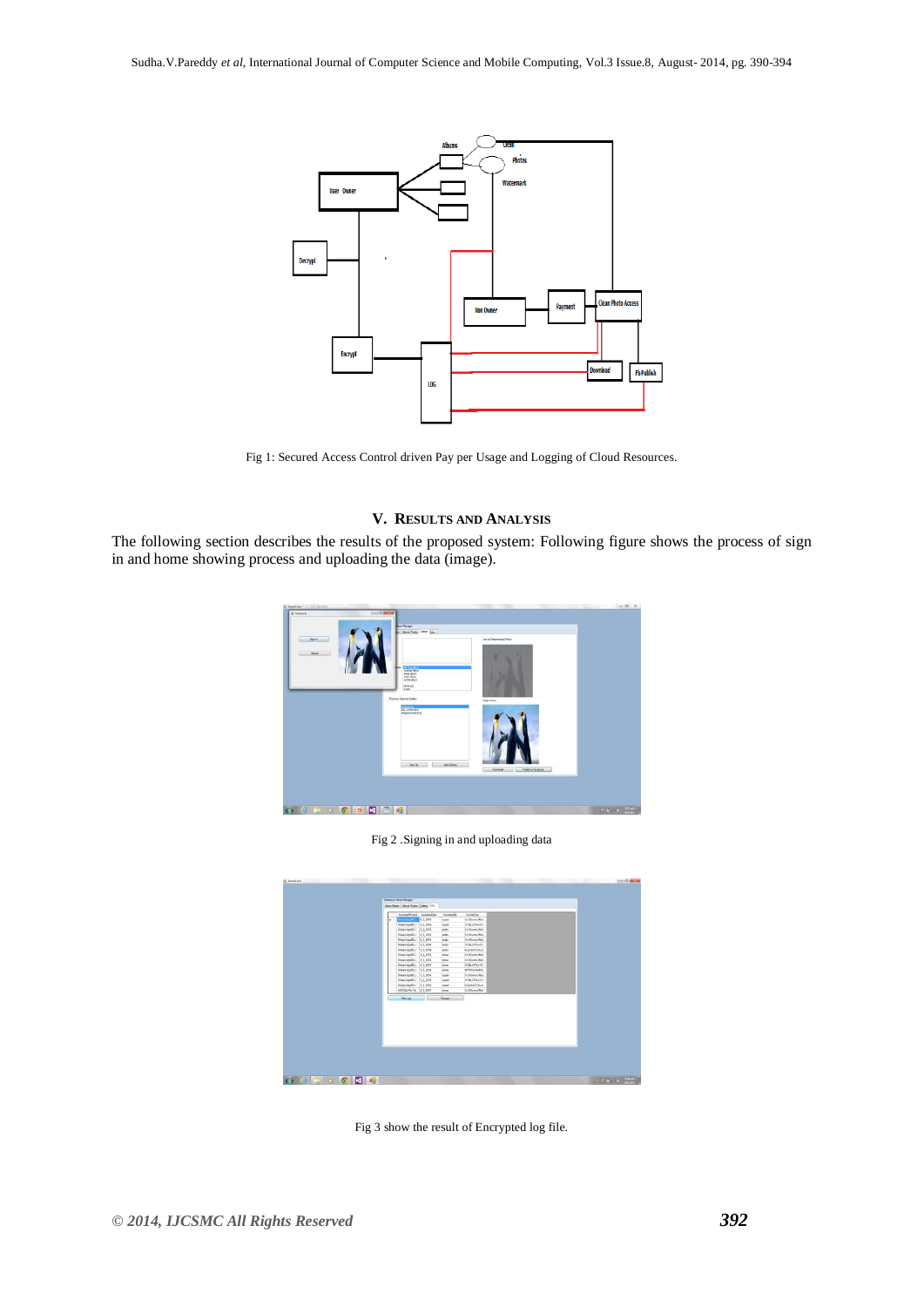|    | Accessor(Protect) Accessor(Cotto |            | <b>Accessod</b> By | Accession       |  |  |
|----|----------------------------------|------------|--------------------|-----------------|--|--|
| ı. | --                               | 2.6.2014   | <b>Value</b>       | LONE GUALITY    |  |  |
|    | change on                        | 2,6,2014   | <b>FAST</b>        | HIGH QUILITY    |  |  |
|    | change ing                       | 2, 6, 2014 | less.              | LOST DUALITY    |  |  |
|    | changegra                        | 2.4.2014   | idda.              | LON QUALITY     |  |  |
|    | changing                         | 2,8,2014   | less.              | LOW QUALITY     |  |  |
|    | changelog                        | 2,6,2014   | less:              | HOH GUILITY     |  |  |
|    | change pg                        | 2.6,2014   | <b>Lessa</b>       | COWNLOADED      |  |  |
|    | changegig                        | 1.6.2014   | <b>Show</b>        | LOW GUAUTY      |  |  |
|    | chema ins                        | 1,6,2214   | of men             | LON DUAUTY      |  |  |
|    | chargeing                        | 2.8.2014   | <b>Area</b>        | HIGH GUILITY    |  |  |
|    | charge pg                        | 1.6.2014   | 3000               | PUBLISHED IN FB |  |  |
|    | chevaring                        | 1.6.2014   | <b>Figure</b>      | LOW QUALITY     |  |  |
|    | change are                       | 1,6,2314   | <b>Inpert</b>      | HIGH GUILITY    |  |  |
|    | change pg                        | 1,6,2014   | <b>Faper</b>       | DOWNLOADED      |  |  |
|    | <b><i><u>Nonlege</u></i></b>     | 2.6.2014   | <b>Stone</b>       | LOW_DERLITY     |  |  |
|    | Men Log                          |            |                    |                 |  |  |

Fig 4 show the result of Decrypted log file

**Access Time:** Following graph shows the access time for data which show that the sizes of the log file is irreverent for access time and because the access time is independent of time and can be easily used for multi user multi access data categories



Fig 5 .Comparison Graph showing access time Vs Log file size.

**Decryption time**: Following graph shows the decryption time taken for the log file to be decrypted it can be seen that irrespective of the enter in the file the time is consistent. The variations are due to the communication overhead.



Fig 6 Comparison Graph showing Decryption time Vs Log file size

#### **Face book access time:**

Following graph shows the Face book access time taken for log entry and publish with respect to different log size of the image and communication delay therefore it is proved that managing the secured access log data sharing is independent of the user log access time increases and log time.